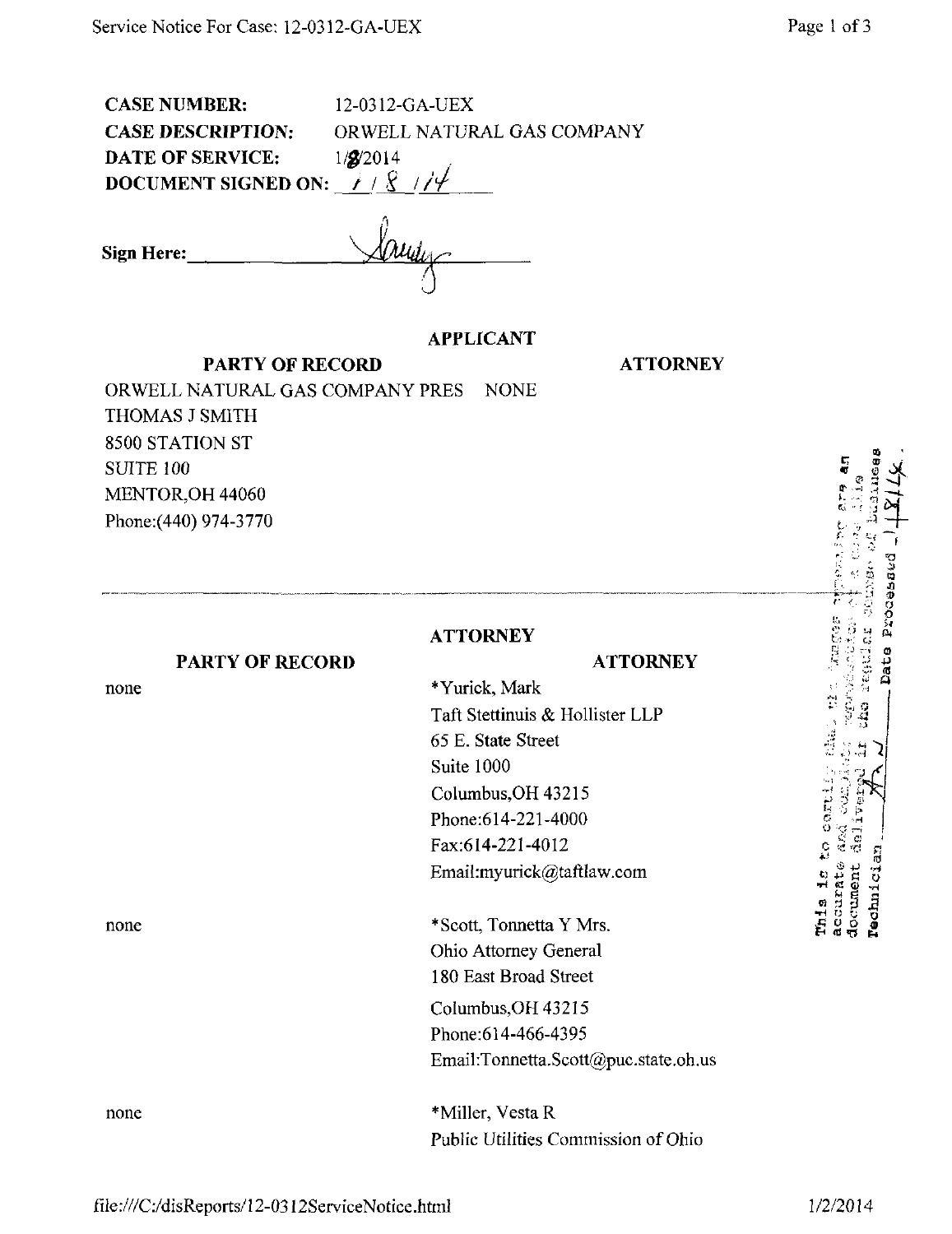|      | 180 East Broad Street               |
|------|-------------------------------------|
|      | Columbus, OH 43215                  |
|      | Phone:614-466-7702                  |
|      | Email: Vesta.Miller@puc.state.oh.us |
| none | *Duffer, Jennifer Mrs.              |
|      | Armstrong & Okey, Inc.              |
|      | 222 East Town Street                |
|      | 2nd Floor                           |
|      | Columbus, OH 43215                  |
|      | Phone: 614-224-9481                 |
|      | Fax:614-224-5724                    |
|      | Email:jduffer@ameritech.net         |
| none | *Kravitz, Zachary D. Mr.            |
|      | Taft, Stettinius & Hollister, LLP   |
|      | 65 E. State Street, Suite 1000      |
|      | Columbus, OH 43215                  |
|      | Phone:614-221-4000                  |
|      | Fax:614-221-4012                    |
|      | Email:zkravitz@cwslaw.com           |
| none | *Keeton, Kimberly L                 |
|      | Ohio Attorney General's Office      |
|      | <b>Public Utilities Section</b>     |
|      | 180 East Broad Street, 6th Floor    |
|      | Columbus, OH 43215-3793             |
|      | Phone: (614) 466-4397               |
|      | Fax:(614)644-8764                   |
|      | Email:Kim.Keeton@puc.state.oh.us    |
| none | KRAVITZ, ZACHARY D.                 |
|      | TAFT, STETTINIUS & HOLLISTER LLP    |
|      | 65 EAST STATE STREET, STE 1000      |
|      | COLUMBUS, OH 43215                  |
|      | Phone:614-221-6000                  |
| none | *Coffey, Sandra                     |
|      | Public Utilities Commission of Ohio |
|      | 180 E. Broad St.                    |